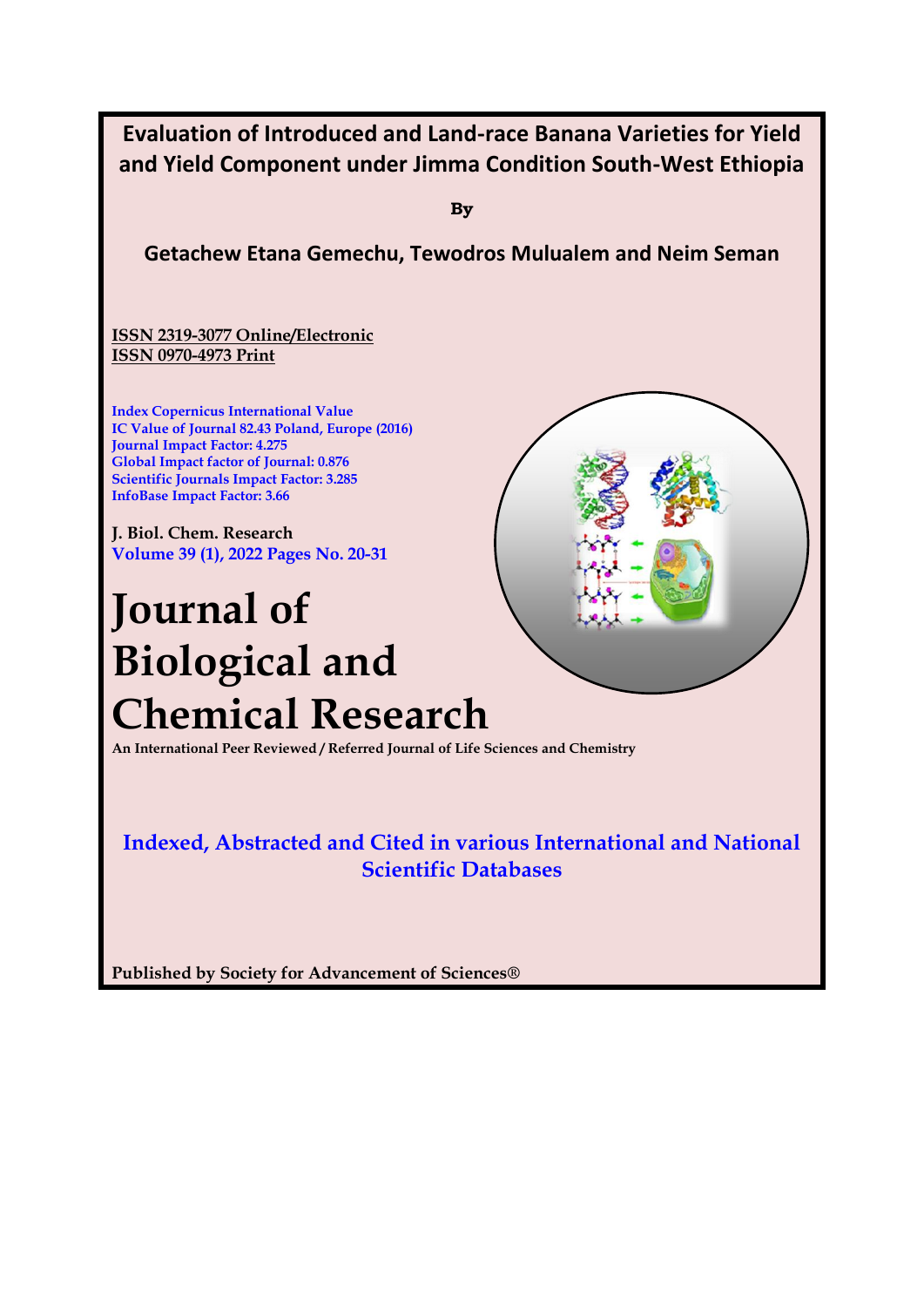**J. Biol. Chem. Research. Vol. 39, No. 1, 20-31, 2022**

**(An International Peer Reviewed / Refereed Journal of Life Sciences and Chemistry) Ms 38/02/095/2021 All rights reserved ISSN 2319-3077 (Online/Electronic) ISSN 0970-4973 (Print)**





**G.E. Gemechu http:// [www.sasjournals.com](http://www.sasjournals.com/) http:/[/ www.jbcr.co.in](http://www.jbcr.co.in/) [jbiolchemres@gmail.com](mailto:jbiolchemres@gmail.com)**

**Received: 14/08/2021 Revised: 18/01/2022 Accepted: 19/01/2022**

**RESEARCH PAPER**

**Evaluation of Introduced and Land-race Banana Varieties for Yield and Yield Component under Jimma Condition South-West Ethiopia Getachew Etana Gemechu, Tewodros Mulualem and Neim Seman Department of Crop Science/Horticulture, Ethiopian Institute of Agricultural Research (EIAR), Jimma Agricultural Research Center (JARC), Jimma, Ethiopia**

# **ABSTRACT**

*The experiment was conducted by using nine (9) banana varieties that were introduced and land-race with one improved check. The field experiment was laid out in a randomized complete block design (RCBD) with three replications. The combination of two round/Cycle yield and yield component variables were analyzed using the GLM procedure of SAS Statistical Software Version 9.1. Effects were considered significant in all statistical calculations if the P-values were < 0.05. Means were separated using Fisher's Least Significant Difference (LSD) test. The analyzed two-cycle harvest combined data resulted in a significant difference in plant height, leaf number, fruit diameter, and fruit length (p<0.05). There was no significant difference in stem girth, bunch weight, number of hands, number of fingers per hand, marketable fruit number per bunch, marketable fruit weight ton per hectare, unmarketable fruit weight ton per hectare, and total fruit weight per hectare. The highest significant difference in plant height was recorded by the Chinese dwarf variety with 208.46cm. It was statistical parity with the varieties Ladyfinger (197.48 cm), Paracidoalery (185.27 cm), William hybrid (194.02 cm), Ambo-2 (181.75 cm), Ambo-3 (199.26), Dinke-1 (201.92), and Dinke-2 (201.75). The least was recorded by Ambowhaselle with 160.01cm. The highest significant different leaf number was recorded by the Dinke-1 variety with a mean of 9.33. It was statistical parity with the varieties Ambowhaselle with 8.33. The least was recorded by Dinke-1 with a mean of 6.34. The highest significant difference in fruit girth (thickness) was recorded by the Dinke-1 variety with a mean of 6.15 cm. It was statistical parity with the variety Ambo-2 with a mean of 5.60 cm. The least was recorded by Ladyfinger with a mean of 5.04 cm which was statistical parity with all evaluated except Dinke-1 variety. The same as fruit girth, the highest significant difference in fruit length was recorded by the Dinke-1 variety with a mean of 18.47 cm.*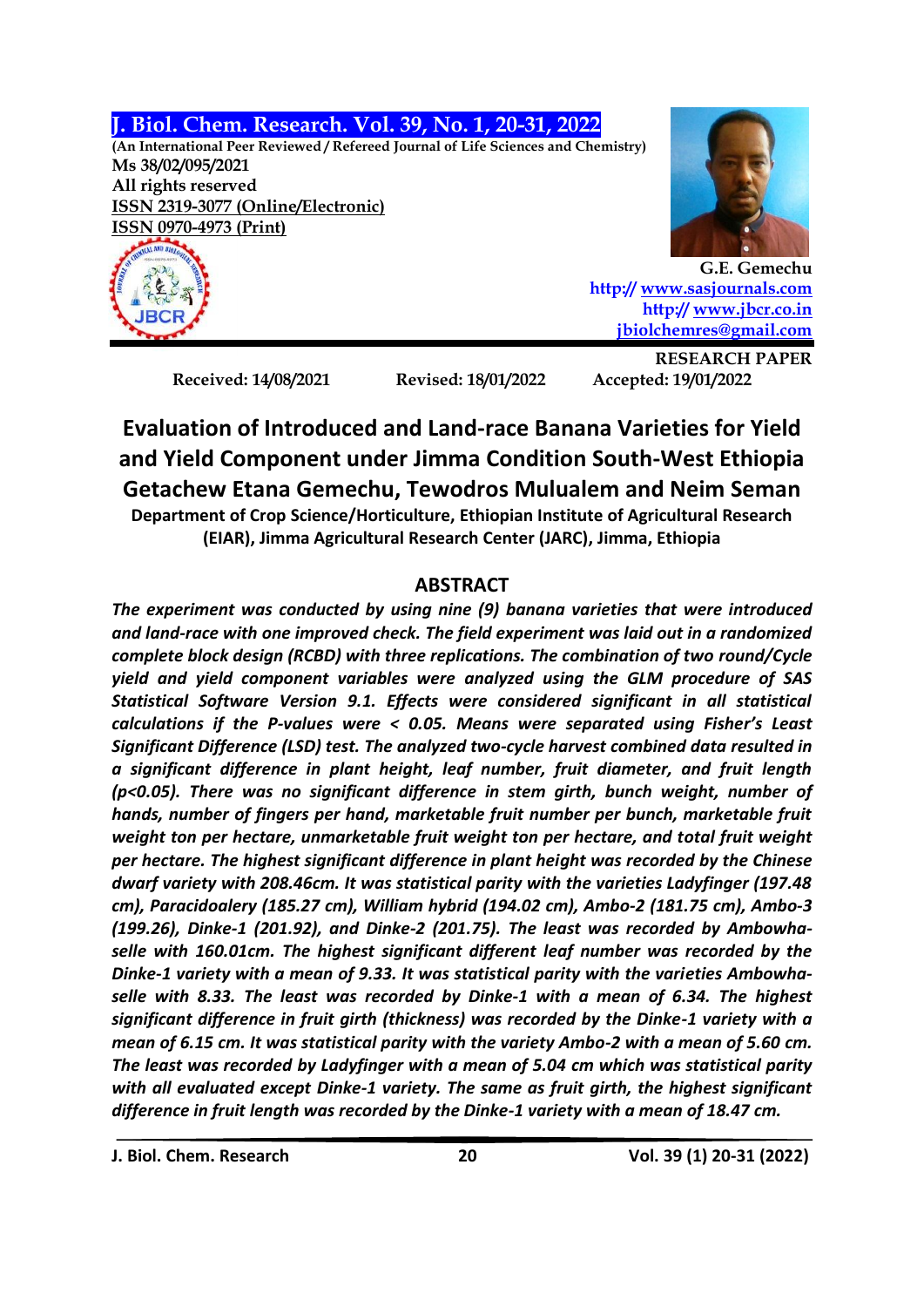*The least was recorded by Ladyfinger with a mean of 13.97 cm which was statistical parity with all evaluated except Dinke-1 variety. In terms of yield, yield component, and quality across locations the two varieties (Dinke-1 and Ladyfinger) are recommended for release. Keywords: Total finger weight ton per hectare, Fruit girth, Fruit length and Finger number per bunch.*

# **INTRODUCTION**

The present-day, dessert banana (Musa spp.) is amongst the most important food crops in the world and historically evolved in the humid tropical regions of South East Asia with India as one of its centers of origin. The Spanish and Portuguese are also recognized for introducing it to the Americas in the  $16<sup>th</sup>$  century. It is also believed as bananas are introduced to the African continent in the prehistoric era [Crane et al., 206]. Banana represents the world's second-largest fruit crop with an annual production of 129,906,098 metric tons [Food and Agricultural Organization, 2010]. It ranks as the fourth most important global food market commodity after rice, wheat, and maize in terms of the gross value of production [Montpellier France. 1922, Woldu et al., 2015]. About 70 million people are estimated to depend on banana fruit for a large proportion of their daily carbohydrate intake [Swennen and Wilson, 1983]. Banana is the major staple food in developing countries. Latin America and the Caribbean are the leading suppliers to the world market. Ecuador is the leading producer in Latin and Dominican being the largest in the Caribbean. For Asian exporters, mainly the Philippines were the leading exporter in the region and the second-largest supplier globally which supplied 2.7 million tonnes of banana to the market [Woldu et al., 2015].

Banana produces fruit throughout the cycle and adds to its importance as a food security crop in Africa and is estimated to meet more than a quarter of the food energy requirements in the continent [Robinson et al., 1996]. It is a primary food and cash crop for income generations for over 30 million people in East Africa as well as central Africa [Viljoen, 2008]. Banana is a source of potassium, magnesium, copper, manganese, fiber, Vitamin C, and B6, but is low in iron and vitamin A. It is also believed as bananas help to fight depression, kidney cancer, and diabetes [Wall, 2006, Dodo, 2014]. Uganda is Africa's largest producer while Rwanda and Burundi are the second and third largest producers in East Africa, respectively [Food and Agriculture Organization of the United Nations website, 2009].

In Ethiopia, modern banana production was started at the beginning of this century with the establishment of state farms and different plantations such as large-scale sugarcane plantations. The production system of the crop is mainly composed of small plantations in home gardens; medium-sized plantations; and relatively large plantations [Bezuneh, 1973]. The export business of bananas in Ethiopia dates back to 1961 where the country started at about 5000 tonnes and increased to 60,000 tonnes by the cycle 1972. In 1975 the total production of bananas in the country has reached about 100,000 tonnes [Bezuneh, 1973, Berhe et al., 2008]. In Ethiopia, in terms of consumption and production, among the horticultural crops of the country, the dessert banana is the leading fruit crop. The current survey results show that fruit crops grown by the private peasant holders cover only a small token area and production in the country. About 116,284.63 hectares of land are under fruit crops in Ethiopia.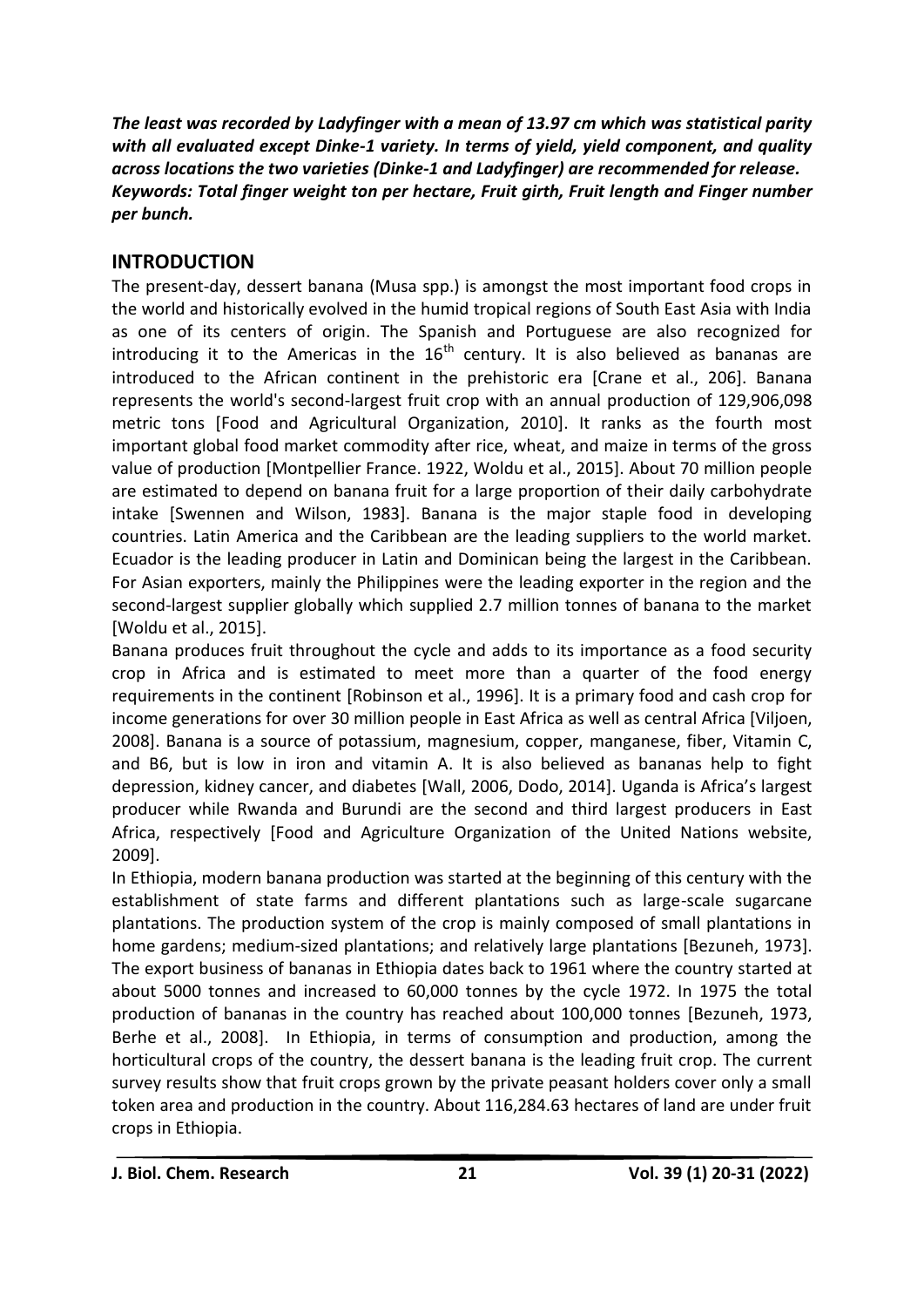Bananas contributed about 57.95% of the fruit crop area followed by avocadoes that contributed 17.98% of the area. More than 8,436,238.66 quintals of fruits were produced in the country. Bananas, Mangoes Avocados, Papayas, and Oranges took up 63.94, 12.49%, 12.39 %, 6.16%, and 3.52% of the fruit production, respectively, as shown in Ethiopia. About 3,426,798 farmers participate in banana production with 67,387.20 hectares of land. From these hectares of land, 5,394,426.48 quintals of production were reported. It was also estimated that the productivity of 80.05 qui/ha. It was also accounted to be 57.95% in terms of Area distribution and 63.94 % in terms of yield production distribution [Central Statistical Agency, 2020]. It varies from region to region in terms of farmers' participation, area, and yield production. Accordingly, the southern region of Ethiopia is the leading and followed by the Oromia region and Amhara regions with an area of 47,197.73; 16,461.73, and 1,436.00 hectares of land respectively. The actual yields are less than 40 t ha<sup>-1</sup>cycle<sup>-1</sup> at farmers level [Wairegi and van Asten, 2011], whereas, the potential yield of banana is greater than 70 t ha<sup>-1</sup>cycle<sup>-1</sup> at the research level [Van Asten et al., 2003]. The poor productivity of bananas has been attributed to many biophysical factors such as lack of improved varieties pest, disease and poor extension [Gold et al., 1999]. It is one of the most important cash and income generation crops in Ethiopia, However, for many years; several problems tend to occurred which against the production of this crop in the country. Among these; the lack of improved varieties is the critical problem for bananas. There had no trend of using improved banana varieties in the existing production system so that it was the number one problem in the study areas. Therefore, there is a need to introduce improved banana varieties to the study area is crucial for banana production and productivity.

Therefore, this study was aimed to select the best performing banana varieties to the target area.

# **MATERIALS AND METHODS**

### **Description of the Study Area**

The experiment was conducted at Jimma Agricultural Research Center from June 2014 to December 2016 which was for thirty (30) months that represented the two-round/cycle harvest. It is located 366 km south-west of Finfinne (Addis Ababa). It is geographically located at latitude  $7^{\circ}$  46' N and longitude  $36^{\circ}$  47'E having an altitude of 1750 meters above sea level. The soil of the study area is Nitisol which is dominant with a pH of 5.3 [Paulos Dubale, 1994]. The area receives an average annuals rainfall of 1622.43 mm and average maximum and minimum temperatures of 24.2°C and 11.9°C respectively and average maximum relative humidity of 67.43% [Jimma Agricultural Research Center (JARC), 2018].

# **Treatments and Experimental Design**

The experiment was conducted by using nine (9) banana varieties that were introduced and land-race with one improved check. The experiment was conducted from June 2014 to December 2016 which was for thirty (30) months that represented the two-round /cycle harvest. Each round/cycle harvest took fifteen months. The first round harvest took 15 months. The field experiment was laid out in a randomized complete block design (RCBD) with three replications. Ten banana plants were used on a single plot basis by using the square planting method to make a unit plot area in the spacing of 2.5 m between rows and 2.5 m between plants making a gross plot area of 62.5  $m^2$  for each variety.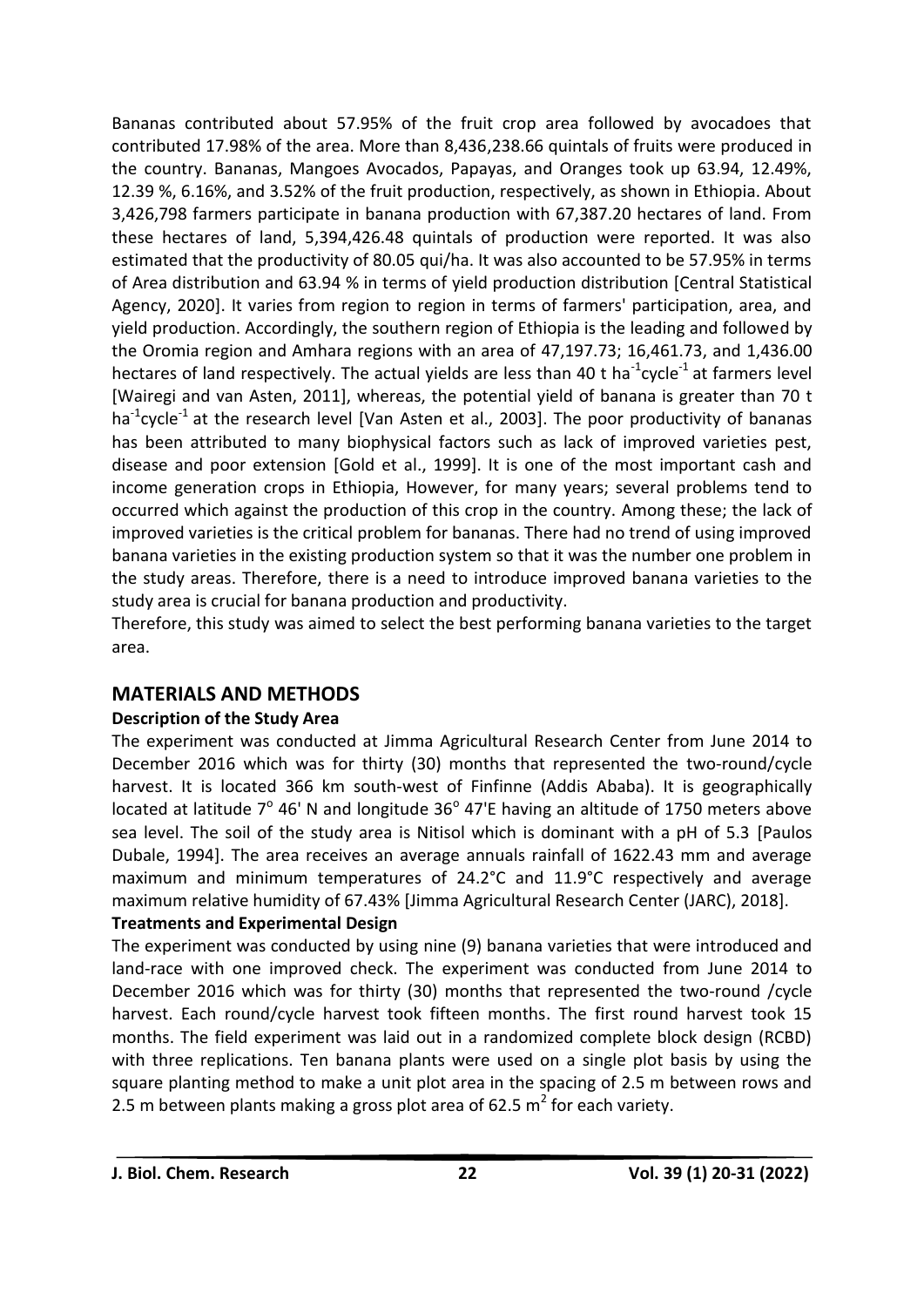# **Data Collected**

**Plant Height:** Plant height was measured from below to the end of fruits using 50-meter tape from the outer to end of hands of the bunch at the mid of flowering date.

**Pseudostem Circumference:** the pseudostem girth was measured using 50 tap meters from the bottom above the soil to the fruit stalk at the mid of the flowering date.

**Leaf Number per Plant: Plant Height in Centimeter:** Plant height was measured from below to the end of fruits using 50-meter tape from the outer to end of hands of a bunch

**Leaf Number per Plant:** Leaf number per plant was counted from green photosynthetic leave.

**Bunch Weight per Plant in Kilogram:** was measured by balance.

**Hand Number per Bunch:** hand number per bunch was counted from each matured bunch.

**Finger/Fruit Number per Hand:** Finger number per hand was counted from matured hand on a bunch.

**Marketable Fruit Number per Bunch:** Marketable fruit number from each matured hand on the bunch

**Fruit Girth in Centimeter:** fruit girth was measured at the center of the matured fruits using a digital caliper

**Fruit Length in Centimeter:** fruit length was measured at the center of the matured fruits using a ruler

**Marketable Fruit Weight Ton per Hectare:** was measured by balance

**Unmarketable Fruit Weight Ton per Hectare:** was measured by balance

**Total Fruit Weight Ton per Hectare:** was calculated from the sum of marketable and unmarketable fruit weight ton per hectare

### **Statistical Analysis**

Analysis of variance was performed using the GLM procedure of SAS Statistical Software Version 9.1 (SAS, 2007). Effects were considered significant in all statistical calculations if the P-values were < 0.05. Means were separated using Fisher's Least Significant Difference (LSD) test.

# **RESULTS AND DISCUSSIONS**

# **Two-Cycle Harvest Combined Mean Yield and Yield Component of Banana Varieties Evaluated for under Jimma Condition, South-West Ethiopia**

The two-cycle combined experiment has resulted in a significant difference in plant height, leaf number, fruit diameter, and fruit length (p<0.05). There were no significant differences in stem girth, bunch weight, number of hands, number of fingers per hand, marketable fruit number per bunch, marketable fruit weight ton per hectare, unmarketable fruit weight ton per hectare, and total fruit weight per hectare. A similar result was reported by Tigabu et al. [2015] on some of the yield components like pseudostem height was significantly (P<0.001) affected by varieties while; pseudostem circumference was not significantly affected by varieties.

# **Plant Height in Centimeter**

The highest significant difference in plant height was recorded by the Chinese dwarf variety with 208.46 cm. It was statistical parity with the varieties Ladyfinger (197.48 cm), Paracidoalery (185.27 cm), William hybrid (194.02 cm), Ambo-2(181.75 cm), Ambo-3(199.26), Dinke-1(201.92), and Dinke-2(201.75). The least was recorded by Ambowha-selle with 160.01cm Table 1.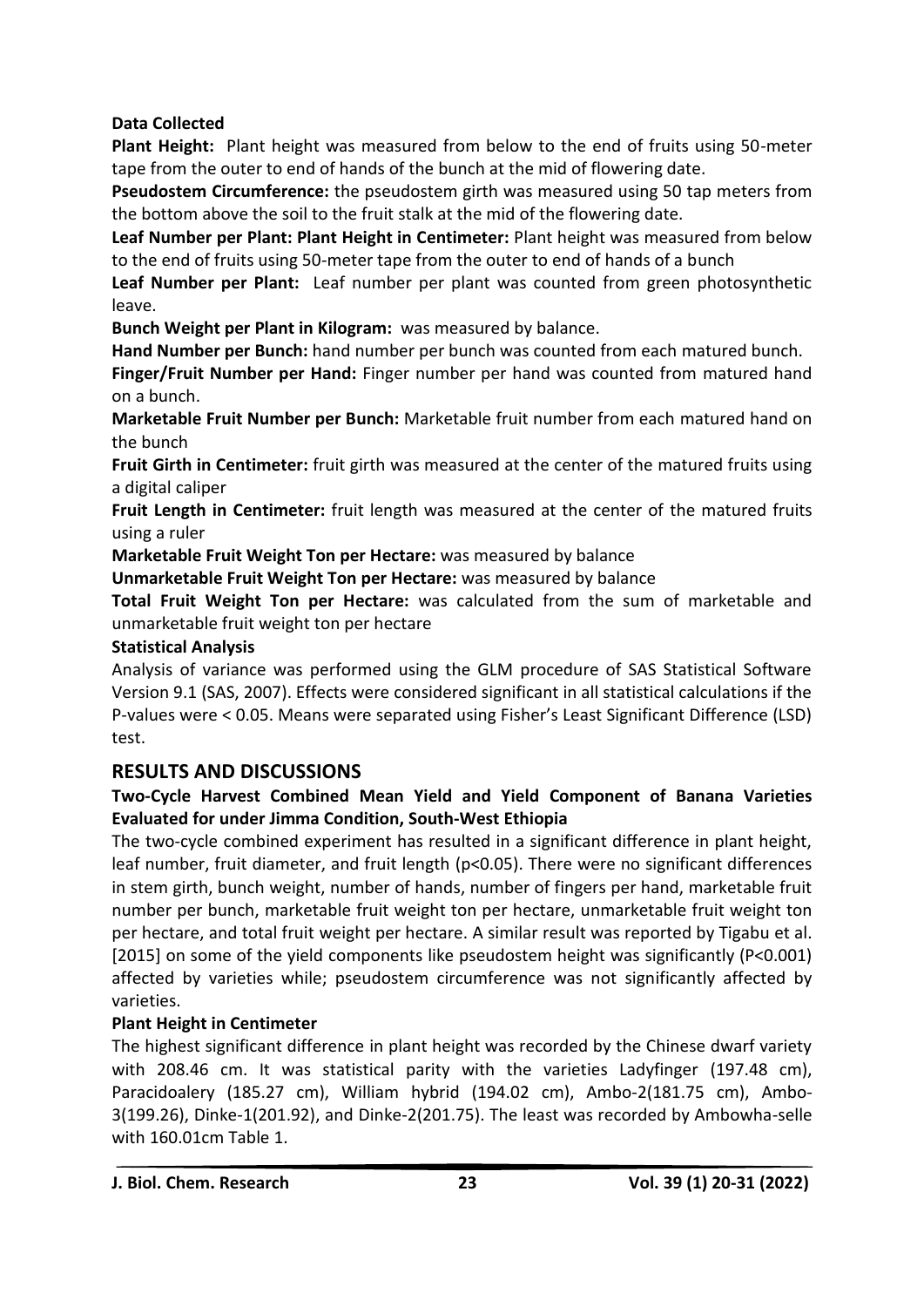Similarly, the highest pseudostem height of (3.711) and (2.543) was obtained from the local check and improved banana varieties Poyo respectively, and the least pseudostem height of (1.534) was recorded from the Dwarf Cavendish [Tigabu et al., 2015].

## **Pseudostem Girth in Centimeter**

The highest pseudostem girth was recorded by the William-9 (15.53 cm) which was used as the standard check variety. However, it was statistical parity with all varieties evaluated. Inversely to the plant height, the least pseudostem was recorded by the variety Chinese dwarf with 12.54 cm Table 1. Closely to this, Tigabu et al. [2015] reported that, the maximum pseudostem circumference of (45.677) and (41.12) were recorded from the improved banana varieties Giant Cavendish and Poyo respectively and the minimum pseudostem circumference (32.654) was noted from the local check. According to the above findings, the local check varieties had resulted in greater days to maturity and pseudostem height than the rest improved varieties [Tigabu et al., 2015].

# **Leaf Number**

The highest leaf number was recorded by the Dinke-1 variety with a mean of 9.33. It was statistical parity with the varieties Ambowha-selle with 8.33. The least was recorded by Dinke-1 with a mean of 6.34 (Table 1).

# **Bunch Weight per Plant in Kilogram**

There were no significant differences between all evaluated varieties in bunch weight per plant. However the highest bunch weight was recorded by the Ambowha-selle with a mean of 26.65 kg and the least was recorded by Dinke -1 with a mean of 19.79 kg (Table 1). This least record was inversely the leaf number. In line with this, Mehadi et al. [2016] reported that the maximum yield/plant (30.64 kg/plant) was obtained from the variety Robusta followed by Grandnain (28.72) and Dwarf Cavendish (25.03) while the lowest yield (7.69 kg/plant) was obtained from local Variety.

### **Hand Number per Bunch**

There were no significant differences between all evaluated varieties in hand number per bunch. However, the highest hand number per bunch t was recorded by the variety Ambowha-selle with a mean of 15.93 and the least was recorded by William-9 (14.95) which is the standard check one (Table 1). Closely to this result, Zewdu et al. [2016] reported that the minimum and a maximum number of hands per bunch (16 and 23) were recorded by Giant Cavendish with an average of 19 per bunch. Similarly, the study conducted by Mohammed et al. [2015] indicates that the highest mean numbers of hands per bunch were recorded from William I and Giant Cavendish varieties. The other researcher also reported similarly that, the maximum number of hands per bunch of (7.145) was recorded for the improved banana variety Dwarf Cavendish and the minimum number of hands per bunch of (4.132) was recorded for the local check [Tigabu et al., 2015]. Yoseph et al [2014] also indicated that the maximum number of hands per bunch was recorded for the improved banana variety Pisang and the minimum number of hands per bunch was recorded for the local check.

# **Finger Number per Hands**

In finger numbers per hand, there was no significant difference between all evaluated varieties. However, the highest finger number per hand was recorded by the variety Ladyfinger with a mean of 38.87 and the least was recorded by Ambowha-selle with a mean of 27.02 (Table 1).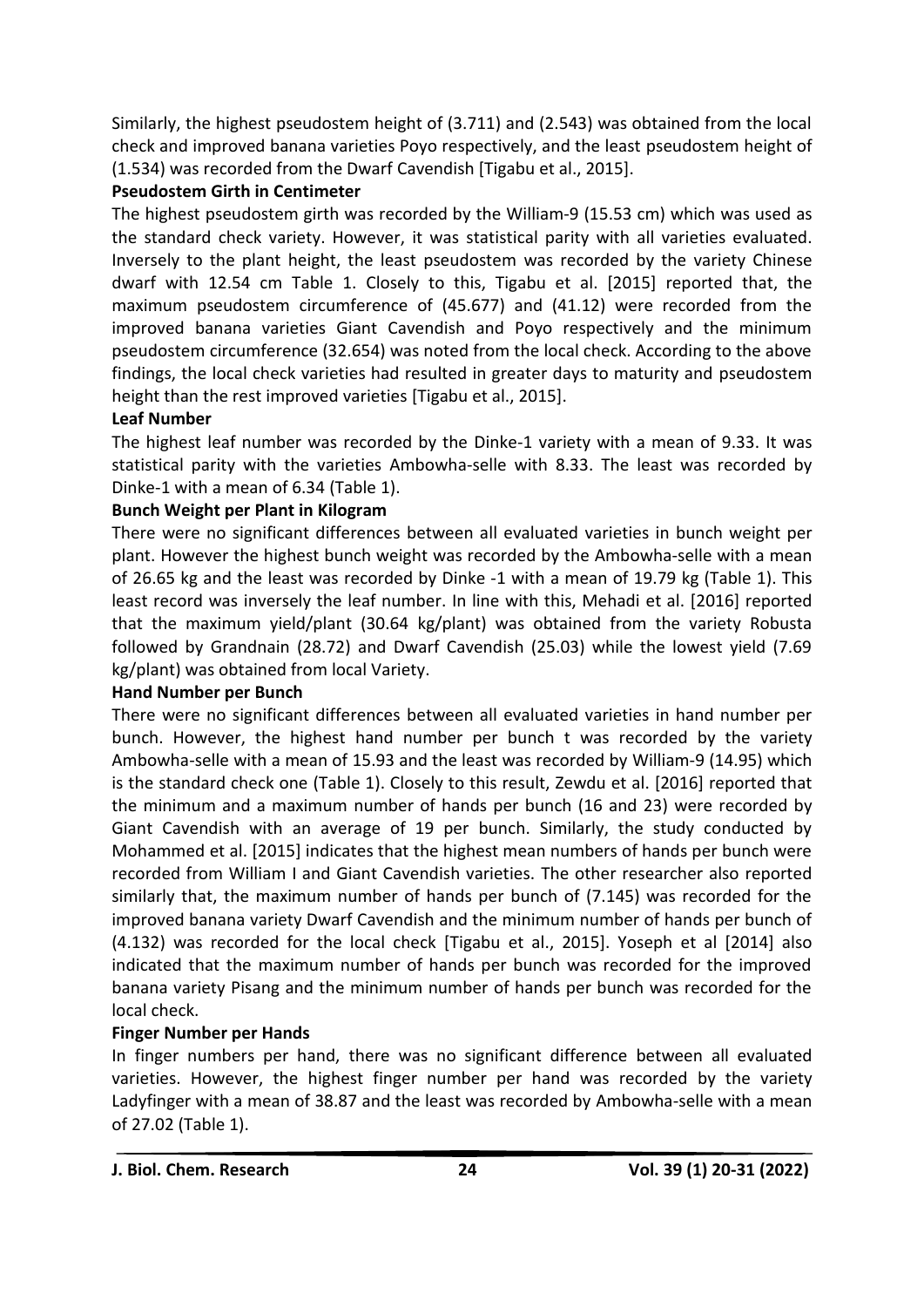In line with this, the maximum number of fingers per hand of (81.120), (80.213) and (78.231) were recorded for the improved banana varieties Dwarf Cavendish, Giant Cavendish, and Poyo, respectively and the minimum number of fingers per hand of (28.001) was noted for the local check [Tigabu et al., 2015]. Yoseph et al. [2014] also indicated that the maximum number of hands per bunch was recorded for the improved banana variety Pisang and the minimum number of hands per bunch was recorded for the local check.

### **Marketable Finger Number per Bunch**

In marketable finger number per bunch, there was no significant difference between all evaluated varieties. However, the highest marketable fruit number per bunch was recorded by the variety Ambowha-selle with a mean of 123.43 which was in line to hand number per bunch and bunch weight. The least was recorded by William-9 variety the standard check one with a mean of 93.02 (Table 1). Higher fruit (finger) number than this experiment was reported by Mehadi et al [2016] with Dwarf Cavendish with the highest number of fruits per bunch (156) followed by Robusta (155) and Grandnain (147). The more closely results to this experiment were reported by Zewdu et al*.* [2016] indicated that, the higher number of fruits per bunch recorded by Giant Cavendish as compared to William I, Robusta, and local check varieties. Similarly, a study conducted by Tesfa and Mekias [2015] revealed that the highest mean number of fruits per bunch were obtained from Giant Cavendish and William I varieties next to Dwarf Cavendish varieties. Again similarly Assefa et al. [2020] reported the highest number of fingers per bunch (90.33) was recorded for Jiant Cavendish followed by Dwarf Cavendish varieties whereas the minimum number of fingers per bunch (55.67) was obtained from the Poyo variety. Inversely to these results and confirmations, Mohammed *et al*. [2015] reported that local collections were recorded higher finger yield per hectare than introduced banana varieties. This may be due to environmental conditions of the study area which possess low altitude.

### **Fruit/Finger Girth in Centimeter**

The highest significant difference in fruit girth (thickness) was recorded by the Dinke-1 variety with a mean of 6.15cm. It was statistical parity with the variety Ambo-2 with a mean of 5.60cm. The least was recorded by Ladyfinger with a mean of 5.04cm which was statistical parity with all evaluated except Dinke-1 variety (Table 1).

### **Fruit/Finger Length in Centimeter**

The same as fruit girth, the highest significant difference in fruit length was recorded by the Dinke-1 variety with a mean of 18.47cm. The least was recorded by Ladyfinger with a mean of 13.97 cm which was statistical parity with all evaluated except Dinke-1 variety (Table 1). Similarly, Assefa et al. [2016] reported the average length of randomly sampled fingers showed that the longest finger (12.38 cm) was obtained from the Jiant Cavendish variety whereas the shortest finger length (9.89 cm) was recorded from local variety.

# **Marketable Fruit/Finger Weight Ton per Hectare**

In marketable fruit weight ton per hectare, there was no significant difference between all evaluated varieties. However, the highest marketable fruit number per bunch was recorded by the variety William hybrid with a mean of 39.33 ton ha<sup>-1</sup>, and the least was recorded by Ambo-3 variety with a mean of 30.33 ton ha<sup>-1</sup> (Table 1). Similarly, Zewdu et al. [2016] reported that, the average mean weight of Giant Cavendish accounted 22.41kg per bunch/ 35.86 ton ha<sup>-1</sup> was higher as compared to William I accounted 18.63kg per bunch/ 29.8 ton  $ha^{-1}$ .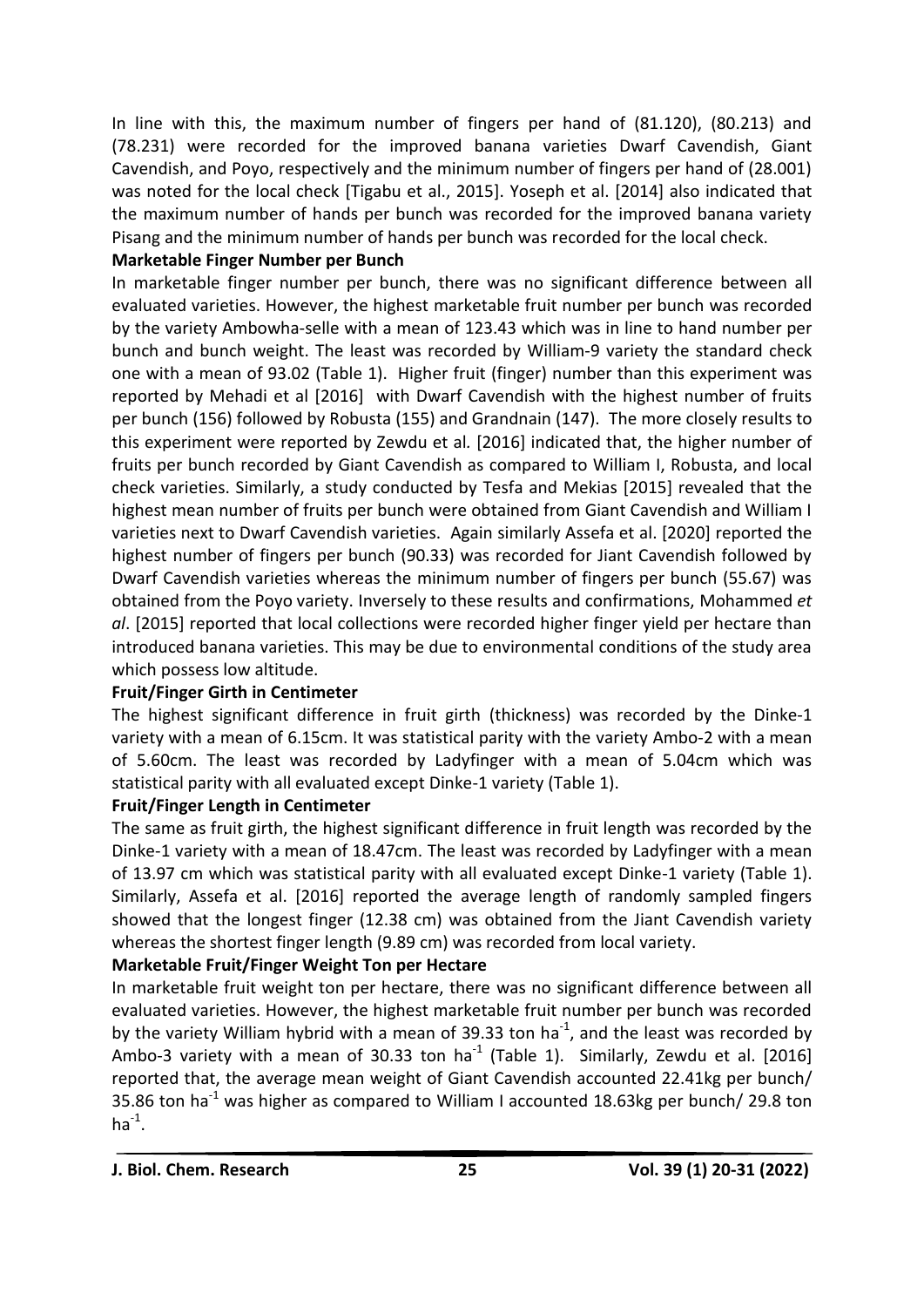|                 |                   |                  |                 |                 |                 |                 | Todila/Cycle Harvest under Jimmia condition Southwest Ethiopia. |                 |                 |                   |                  |                   |
|-----------------|-------------------|------------------|-----------------|-----------------|-----------------|-----------------|-----------------------------------------------------------------|-----------------|-----------------|-------------------|------------------|-------------------|
| <b>Treat</b>    | PH                | <b>PSg</b>       | Leaf            | <b>BWt</b>      | <b>HNB</b>      | <b>FNH</b>      | <b>MFN</b>                                                      | FG              | <b>FL</b>       | <b>MFW</b><br>ton | <b>UnMF</b><br>W | <b>TFW</b><br>ton |
|                 | cm                | cm               | No              | <b>Kg</b>       |                 |                 | PB                                                              | cm              | cm              | $ha^{-1}$         | ton $ha^{-1}$    | $ha-1$            |
| Lady finger     | 197.              | 13.              | 6.              | 20.             | 15.             | 38.             | 102.                                                            | 5.              | 13.             | 31.               | 2.               | 34.               |
|                 | $48^{ab}$         | $42^{ab}$        | 99 <sup>c</sup> | 34 <sup>a</sup> | $29^a$          | 87 <sup>a</sup> | $25^{ab}$                                                       | $04^b$          | 97 <sup>b</sup> | $98^{bc}$         | $64^{\circ}$     | $62^{bc}$         |
| Paracidoalery   | 185.              | 13.              | 6.              | 23.             | 15.             | 36.             | 97.                                                             | 5.              | 14.             | 33.               | 2.               | 36.               |
|                 | $27^{abc}$        | $22^{ab}$        | 98 <sup>c</sup> | 02 <sup>a</sup> | 88 <sup>a</sup> | 92 <sup>a</sup> | $87^{ab}$                                                       | 39 <sup>b</sup> | 27 <sup>b</sup> | $54^{abc}$        | 88 <sup>a</sup>  | $42^{abc}$        |
| <b>Chinese</b>  | 208.              | 12.              | 6.              | 22.             | 15.             | 31.             | 114.                                                            | 5.              | 14.             | 33.               | 2.               | 36.               |
| dwarf           | 46 <sup>a</sup>   | $54^b$           | 96 <sup>c</sup> | 43 <sup>a</sup> | $71^a$          | $84^{ab}$       | $19^{ab}$                                                       | 21 <sup>b</sup> | 39 <sup>b</sup> | $55^{abc}$        | $60^{\circ}$     | $15^{\text{abc}}$ |
| William         | 194.              | 14.              | 7.              | 25.             | 15.             | 36.             | 121.                                                            | 5.              | 14.             | 39.               | 2.               | 42.               |
| hybrid          | $02^{ab}$         | 97 <sup>ab</sup> | $11^{bc}$       | 78 <sup>a</sup> | 40 <sup>a</sup> | 26 <sup>a</sup> | 92 <sup>a</sup>                                                 | 38 <sup>b</sup> | $75^b$          | 33 <sup>a</sup>   | 77 <sup>a</sup>  | 09 <sup>a</sup>   |
| Ambo-2          | 181.              | 14.              | 6.              | 23.             | 15.             | 27.             | 94.                                                             | 5.              | 14.             | 37.               | 3.               | 40.               |
|                 | 75 <sup>abc</sup> | $11^{ab}$        | 87 <sup>c</sup> | 93 <sup>a</sup> | 48 <sup>a</sup> | 50 <sup>b</sup> | 38 <sup>b</sup>                                                 | $60^{ab}$       | 06 <sup>b</sup> | $44^{ab}$         | 00 <sup>a</sup>  | $44^{ab}$         |
| Ambo-3          | 199.              | 13.              | 7.              | 20.             | 15.             | 32.             | 93.                                                             | 5.              | 13.             | 30.               | 2.               | 32.               |
|                 | $26^{ab}$         | $21^{ab}$        | 00 <sup>c</sup> | 35 <sup>a</sup> | $04^a$          | $88^{ab}$       | 09 <sup>b</sup>                                                 | $21^B$          | 80 <sup>b</sup> | 33 <sup>c</sup>   | 51 <sup>a</sup>  | 84 <sup>c</sup>   |
| <b>Williams</b> | 176.              | 15.              | 6.              | 22.             | 14.             | 33.             | 93.                                                             | 5.              | 14.             | 32.               | 2.               | 34.               |
| 9(check)        | $43^{bc}$         | 53 <sup>a</sup>  | 60 <sup>c</sup> | 55 <sup>a</sup> | $95^a$          | $10^{ab}$       | 02 <sup>b</sup>                                                 | $10^B$          | 83 <sup>b</sup> | $04^{bc}$         | 53 <sup>a</sup>  | $57^{bc}$         |
| Ambowha         | 160.              | 13.              | 8.              | 26.             | 15.             | 27.             | 123.                                                            | 5.              | 15.             | 31.               | 2.               | 34.               |
| selle-3         | 01 <sup>c</sup>   | $32^{ab}$        | $83^{ab}$       | $65^a$          | 93 <sup>a</sup> | 02 <sup>b</sup> | 43 <sup>a</sup>                                                 | $34^B$          | 50 <sup>b</sup> | $25^{bc}$         | 75 <sup>a</sup>  | $01^{bc}$         |
| Dinke-1         | 201.              | 13.              | 9.              | 19.             | 14.             | 34.             | 97.                                                             | 6.              | 18.             | 31.               | 2.               | 34.               |
|                 | $92^{ab}$         | $66^{ab}$        | 33 <sup>a</sup> | 79 <sup>a</sup> | 96 <sup>a</sup> | $07^{ab}$       | $80^{ab}$                                                       | $15^A$          | 47 <sup>a</sup> | $73^{bc}$         | 78 <sup>a</sup>  | $51^{bc}$         |
| Dinke-2         | 201.              | 13.              | 6.              | 25.             | 15.             | 36.             | 98.                                                             | 5.              | 15.             | 32.               | 2.               | 35.               |
|                 | $75^{ab}$         | $23^{ab}$        | 34 <sup>c</sup> | 69a             | $04^a$          | 31              | $11^{ab}$                                                       | $28^B$          | $10^{\rm b}$    | $63^{abc}$        | 87 <sup>a</sup>  | $50^{\rm abc}$    |
| Mean            | 190.              | 13.              | 7.              | 23.             | 15.             | 33.             | 103.                                                            | 5.              | 14.             | 33.               | 2.               | 36.               |
|                 | 64                | 72               | 30              | 05              | 37              | 48              | 61                                                              | 37              | 91              | 38                | 73               | 11                |
| ${\sf CV}$      | 13.               | 16.              | 20.             | 29.             | 9.              | 22.             | 21.                                                             | 9.              | 14.             | 17.               | 26.              | 16.               |
|                 | 09                | 72               | 69              | 81              | 28              | 27              | 79                                                              | 58              | 99              | 25                | 40               | 16                |
| <b>LSD</b>      | 29.               | 2.               | 1.              | 8.              | 1.              | 8.              | 26.                                                             | 0.              | 2.              | 6.                | 0.               | 6.                |
|                 | 16                | 68               | 77              | 03              | 67              | 71              | 39                                                              | 60              | 61              | 73                | 84               | 82                |

**Table 1. Combined mean yield and yield component banana varieties evaluated for two round/Cycle harvest under Jimma condition Southwest Ethiopia.**

*\* Means followed by the same letter in the same column were not significantly different.*

*\* PH = Plant height; PSg = Pseudostem girth; cm = centimeter; Kg = kilogram; ton ha-1 = ton per hectare; No = Number;* 

*\* BWt =Bunch weight; HNB =Hand number per bunch; FNH=Finger number per hand; MFNPB =Marketable fruit/finger number per bunch;*

*\* FG = Fruit/finger girth (thickness); FL=Fruit/finger length; MFW=Marketable fruit/finger weight; UnMFW =Unmarketable fruit/finger weight;*

*\* TFW= Total fruit/finger weight*

Robusta accounted 16.24 kg per bunch/25.98 ton ha $^{-1}$  on and local check accounted 12.09 kg per bunch/19.34 ton ha<sup>-1</sup> on experimental farmers filed. Again, the study conducted by Yoseph et al. [2014] indicates that the highest fruit weights were recorded under Dwarf Cavendish and Giant Cavendish.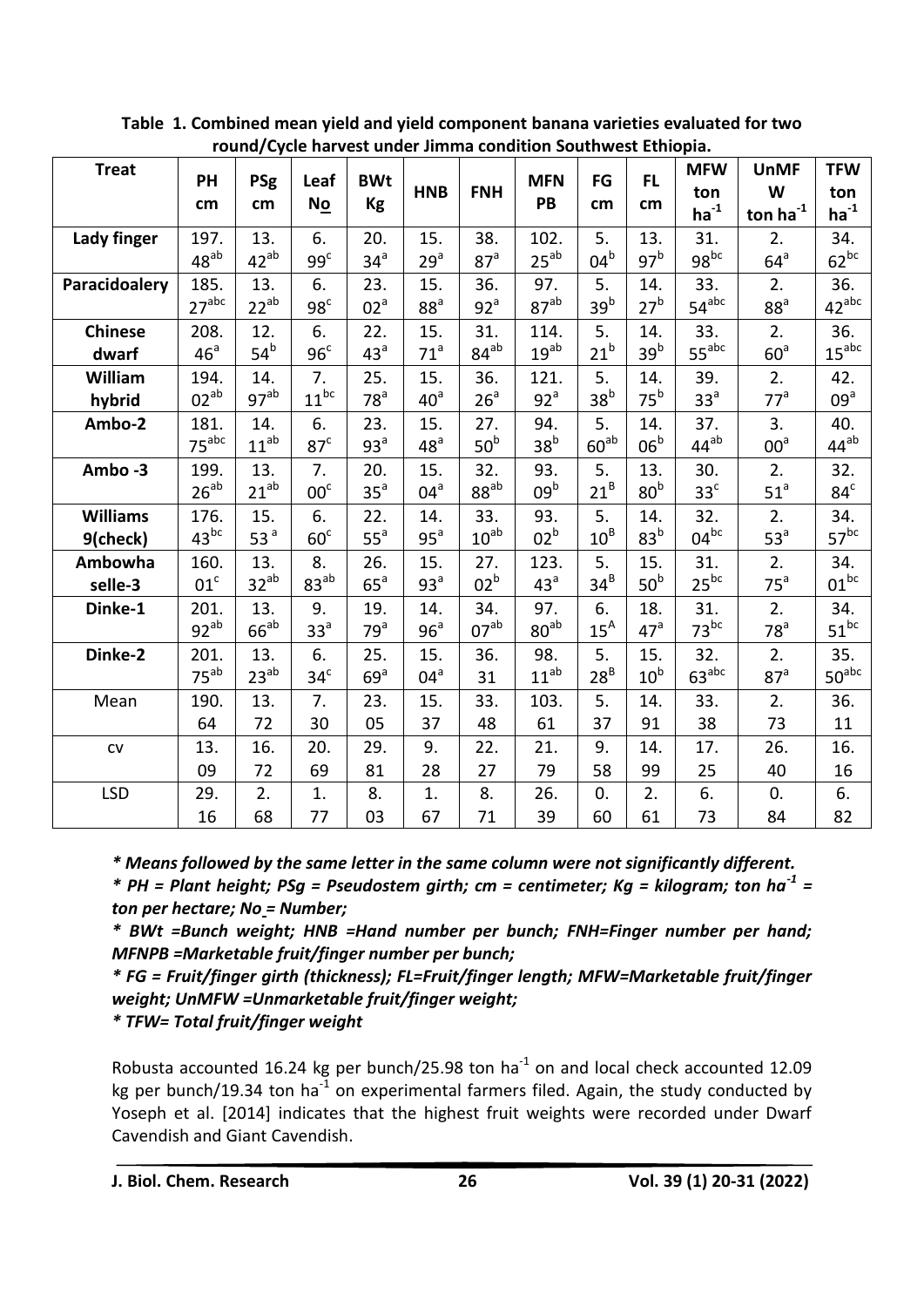Assefa et al. [2020] also reported that the maximum weight of bunch per plant was recorded for Dwarf Cavendish variety followed by Jiant Cavendish and Grand Nain. However, the minimum average weight of bunch per plant was obtained from Poyo variety and Local which inline to or equal to yield ton per hectare from Dwarf Cavendish (106.77 qt ha<sup>-1</sup>) followed by Jiant Cavendish (97.78 qt ha<sup>-1</sup>).

## **Unmarketable Fruit/Finger Weight Ton per Hectare**

In unmarketable fruit weight ton per hectare, there was no significant differences between all evaluated varieties. However, the highest unmarketable fruit number per bunch was recorded by the variety Ambo-2 with a mean of 3 ton ha<sup>-1</sup>, and the least was recorded by Ambo-3 variety with a mean of 2.51 ton ha<sup>-1</sup> (Table 1).

### **Total Fruit/Finger Weight Ton per Hectare**

The same to marketable fruit weight ton ha<sup>-1</sup>, there was no significant difference in total fruit weight ton ha<sup>-1</sup> between all evaluated varieties. However, the highest marketable fruit number per bunch was recorded by the variety William hybrid with a mean of 42.09 ton ha<sup>-1</sup> which was in line to marketable fruit weight ton ha<sup>-1</sup> and the least was recorded by Ambo-3 variety with a mean of 32.84 ton ha<sup>-1</sup> which was also in line to marketable fruit weight ton ha<sup>-1</sup> (Table 1). Closely to this experiment, the maximum bunch yields of (43.211 ton ha<sup>-1</sup>),  $(40.212 \text{ ton ha}^{-1}$  and 33.211 ton ha<sup>-1</sup>) were recorded from the improved banana varieties Dwarf Cavendish, Giant Cavendish, and Poyo, respectively, and the minimum bunch yield of (17.324 ton ha<sup>-1</sup>) was noted from the local check [Tigabu et al., 2015]. Similarly Assefa et al. [2020] reported that, maximum yield was recorded from Dwarf Cavendish (10.67 ton ha<sup>-1</sup>) followed by Jiant Cavendish (9.78 ton ha<sup>-1</sup>) whereas the lowest yield was obtained from Local and Poyo variety. This is in line with Yoseph et al. [2014] report who indicated the maximum number of hands per bunch was recorded for the improved banana variety Pisang and the minimum number of hands per bunch was recorded for the local check and the maximum number of fingers per hands were recorded for the improved banana varieties Dwarf Cavendish, Giant Cavendish and Poyo and the minimum number of fingers per hand was noted for the local check.

# **Mean Yield and Yield Component Banana Varieties Evaluated For Two Round/Cycle Harvest under Jimma Condition South-West Ethiopia**

Each two-cycle mean yield and yield component of data were analyzed and resulted in a highly significant difference in bunch weight, the number of hands per plant, fruit girth(thickness), marketable fruit weight ton ha<sup>-1</sup>, unmarketable fruit weight ton ha<sup>-1</sup>, total fruit weight ton ha<sup>-1</sup> (P< 0.01), and leaf number per plant (P< 0.05) (Table 2). There were no significant differences in plant height, pseudostem girth, number of fingers per hand, number of marketable fingers per bunches, and fruit length (Table 2).

# **Plant Height in Centimeter**

Plant height was no significant difference in the evaluation of each cycle which is 190.64 cm (Table 2). This shows that plant height governed by more genetic under normal environmental which are not varies significantly.

# **Pseudostem Girth (thickness) in Centimeter**

The same as Plant height, pseudostem girth (thickness) was no significant difference in the evaluation of each cycle which is 13.72 cm (Table 2). This shows that the pseudostem girth (thickness) is governed by more genetic under normal environmental which are not varies significantly.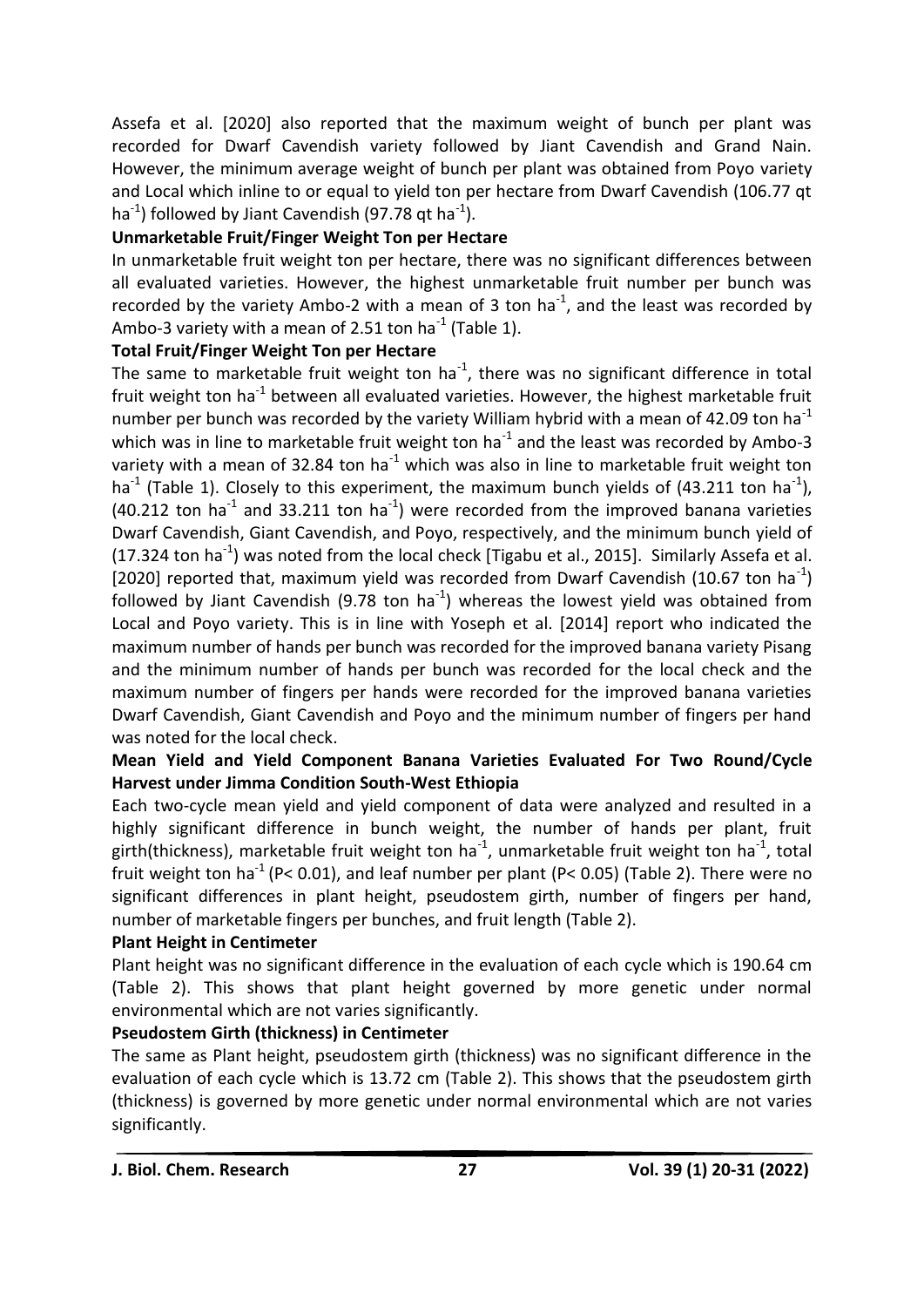### **Leaf Number per Plant**

The leaf numbers resulted in a significant difference in the second cycle (7.98) evaluation (Table 2). This may be due to environmental variations as a result the leaves may not affect by frost and other causes.

### **Bunch Weight per Plant in Kilogram**

The bunch weights resulted in the highest significant difference in the second cycle (26.93kg) evaluation (Table 2). This may be due to environmental variations as a result favored the weight of the bunch.

### **Hand Number per Bunch**

The numbers of hands per bunch resulted in the highest significant difference in the second cycle (21.20) evaluation (Table 2). This was in line with the bunch weights plant and maybe due to environmental variations which favored the number of hand bunch

### **Finger Number per Hands**

The finger numbers per hand was not a significant difference in the evaluation of each cycle which is 33.48 (Table 2). This shows that the number of fingers per hand may be governed by more genetic in a normal environment which does not vary significantly.

| Round<br>/Cycle | PH<br>cm                | <b>PSg</b><br>cm       | Leaf<br>No        | <b>BW</b><br>t<br>Kg   | <b>HN</b><br>B         | <b>FN</b><br>Н         | <b>MFNPB</b> | FG<br>cm          | <b>FL</b><br>cm        | <b>MF</b><br>W<br>ton<br>$ha^{-1}$ | <b>UnMFW</b><br>ton ha $^{-1}$ | <b>TFW</b><br>ton $ha^{-1}$ |
|-----------------|-------------------------|------------------------|-------------------|------------------------|------------------------|------------------------|--------------|-------------------|------------------------|------------------------------------|--------------------------------|-----------------------------|
| $\mathbf{1}$    | 190<br>.64 <sup>a</sup> | 13.<br>72 <sup>a</sup> | 6.62 <sup>b</sup> | 19.<br>17 <sup>b</sup> | 9.<br>54 <sup>b</sup>  | 33.<br>48 <sup>a</sup> | $103.91^a$   | 4.17 <sup>b</sup> | 14.<br>90 <sup>a</sup> | 25.<br>62 <sup>b</sup>             | 3.89 <sup>a</sup>              | $29.51^{b}$                 |
| $\overline{2}$  | 190<br>.64 <sup>a</sup> | 13.<br>72 <sup>a</sup> | 7.98 <sup>a</sup> | 26.<br>93 <sup>a</sup> | 21.<br>20 <sup>a</sup> | 33.<br>48 <sup>a</sup> | $103.30^a$   | $6.57^{\circ}$    | 14.<br>93 <sup>a</sup> | 41.<br>14 <sup>a</sup>             | 1.58 <sup>b</sup>              | 42.72 <sup>a</sup>          |
| Mean            | 190<br>.64              | 13.<br>72              | 7.30              | 23.<br>05              | 15.<br>37              | 33.<br>48              | 103.61       | 5.37              | 14.<br>91              | 33.<br>38                          | 2.73                           | 36.11                       |
| Cv              | 13.<br>09               | 16.<br>72              | 20.69             | 29.<br>81              | 9.<br>28               | 22.<br>27              | 21.79        | 9.58              | 14.<br>99              | 17.<br>25                          | 26.40                          | 16.16                       |
| <b>LSD</b>      | 13.<br>04               | 1.2<br>0               | 0.790             | 3.<br>59               | $\mathbf{0}$<br>75     | 3.<br>90               | 11.80        | 0.27              | 1.<br>17               | 3.<br>01                           | 0.38                           | 3.05                        |

| Table 2. Mean yield and yield component banana varieties evaluated for two round/Cycle |
|----------------------------------------------------------------------------------------|
| under Jimma condition southwest Ethiopia.                                              |

*\* Means followed by the same letter in the same column were not significantly different.*

*\* PH = Plant height; PSg = Pseudostem girth; cm = centimeter; Kg = kilogram; ton ha-1 = ton per hectare; No = Number;* 

*\* BWt =Bunch weight; HNB =Hand number per bunch; FNH=Finger number per hand; MFNPB =Marketable fruit/finger number per bunch;*

*\* FG = Fruit/finger girth (thickness); FL=Fruit/finger length; MFW=Marketable fruit/finger weight; UnMFW =Unmarketable fruit/finger weight;*

*\* TFW= Total fruit/finger weight*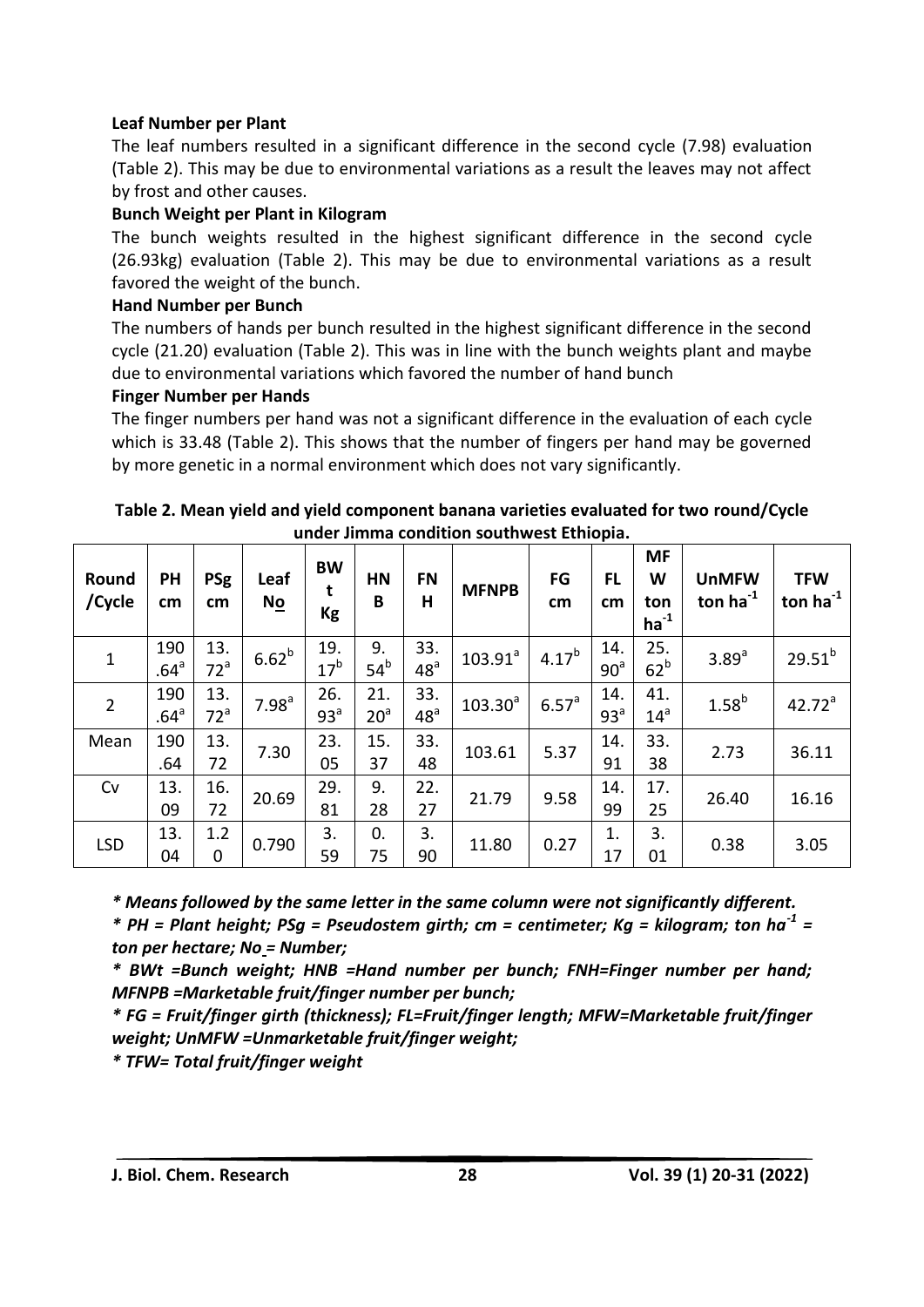### **Marketable Fruit Number per Bunch**

The same as finger numbers per hand, marketable finger numbers per bunch was not a significant difference in the evaluation of each cycle (Table 2). This shows that the number of marketable fingers per hand may be governed by more genetic under normal environmental which are not varies significantly.

### **Fruit Diameter in Centimeter**

The fruit girth resulted in the highest significant difference in the second cycle (6.57 cm) evaluation (Table 2). This is in line with the bunch weight per plant

### **Fruit Length in Centimeter**

The fruit length was not a significant difference in the evaluation of each cycle which is 13.72 cm (Table 2). This shows that the fruit length is governed by more genetic under normal environmental which are not varies significantly.

### **Marketable Fruit Weight Ton per Hectare**

The marketable fruit/finger weights tons per hectare resulted in the highest significant difference in the second cycle (41.14) evaluation (Table 2). This was in line with the bunch weights per plant, several hands per bunch, and fruit girth.

### **Unmarketable Fruit Weight Ton per Hectare**

The unmarketable fruit weight tons per hectare resulted in the highest significant difference in the first cycle (3.89) evaluation which was inverse to marketable fruit weight ton per hectare (Table 2). This was in line with the bunch weights per plant, the number of hands per bunch, and fruit girth.

### **Total Fruit Weight Ton per Hectare**

The total fruit weights tons per hectare resulted in the highest significant difference in the second cycle (42.72) evaluation (Table 2). This was in line with the bunch weights per plant, the number of hands per bunch, fruit girth, and marketable fruit ton per hectares.

# **SUMMARY AND CONCLUSIONS**

Banana is now a major food crop in Africa estimated to meet more than a quarter of the food energy requirements in the continent Banana is a primary food and cash crop for over 30 million people in East Africa. It is a staple food and a good source of income for several African countries especially East and Central Africa. In Ethiopia, in terms of consumption and production, among the horticultural crops in the country, dessert banana is the leading fruit crop. Accordingly, the southern region of Ethiopia is the leading and followed by the Oromia region and Amhara regions. It is one of the most important cash and income generation crops in Ethiopia, however, many problems had happened against the production of this crop in the country. Among these; the lack of improved varieties is the critical problem for bananas. There had no trend of using improved banana varieties in the existing production system, which is the number one problem in the study areas. As a result, the experiment was conducted using nine (9) introduced banana varieties and one improved check. The two-cycle combined experiment resulted in a significant difference in plant height, leaf number, fruit diameter, and fruit length (p<0.05). The highest significant difference in fruit girth (thickness) was recorded by the Dinke-1 variety with a mean of 6.15 cm. The least was recorded by Ladyfinger with a mean of 5.04 cm which was statistical parity with all evaluated except Dinke-1 variety.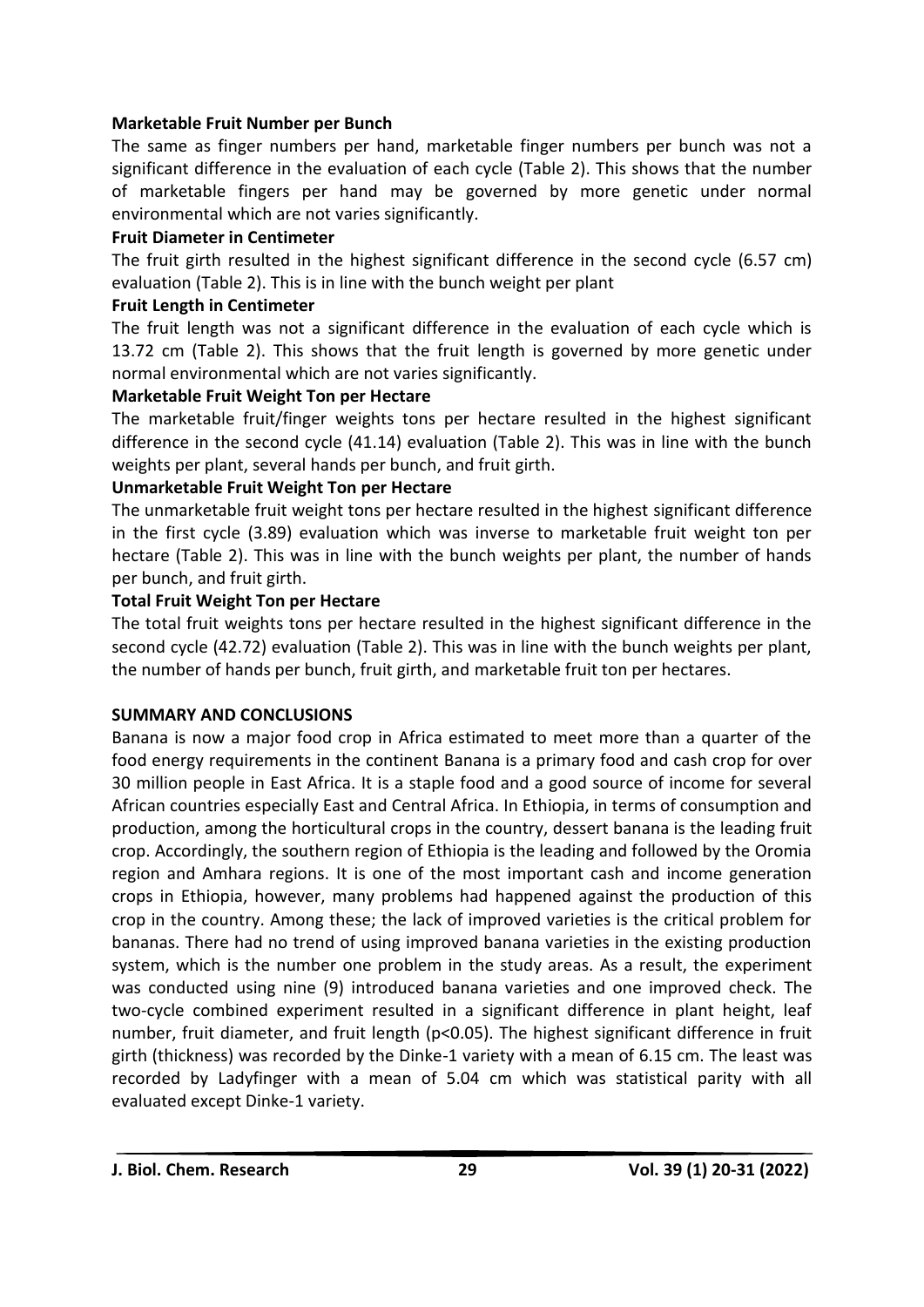Also, the highest significant difference in fruit length was recorded by the Dinke-1 variety with a mean of 18.47 cm. The least was recorded by Ladyfinger with a mean of 13.97 cm which was statistical parity with all evaluated except Dinke-1 variety. In terms of yield, yield component, and quality across locations the two varieties (Dinke 1 and Lady Fingers) are recommended for release.

#### **REFERENCES**

- **Crane, J.H., Balerdi, C.F. and Maguire, I. (2006).** Banana growing in the Florida home landscape. *EDIS*. 8 (15).
- **Food and Agricultural Organization of the United Nations (2010).** pp. 28-30.
- **International network for the improvement of banana and plantain (1922).** Annual Report. Montpellier France. 48.
- **Woldu, Z., Mohammed, A., Belew, D., Shumeta, Z. and Bekele, A. (2015).** Assessment of banana production and marketing in Ethiopia. *International Journal of Sciences: Basic and Applied Research*; 24: 283-307.
- **Swennen, R. and Wilson, G.F. (1983).** Response of plantain to mulch and fertilizer. Int. Inst. Trop. Agric. Annual Rep. IITA Ibadan, Nigeria. 187.
- **Robinson, J.C. (1996).** Bananas and Plantains. University Press, Cambridge.
- **Viljoen, A. (2008).** Protecting the African Banana (Musa spp.): prospects and challenges. InIV International Symposium on Banana: International Conference on Banana and Plantain in Africa: Harnessing International 879, (pp. 305-313).
- **Wall, M.M. (2006).** Ascorbic acid, vitamin A, and mineral composition of banana (Musa sp.) and papaya (Carica papaya) cultivars grown in Hawaii. *Journal of Food Composition and Analysis*. 1; 19 (5):434-45.
- **Dodo, M.K. (2014).** Multinational companies in global banana trade policies. Journal of Food Processing and Technology, 1; 5(8):1.
- **Food and Agriculture Organization (2009).** United Nations website. *http:// faostat.fao.org/site/567/default.aspx*.
- **Bezuneh, T. (1973).** Status of banana production in Ethiopia. *In III Africa Symposium on Horticultural Crops* 49, (pp. 271-274).
- **Berhe, K., Puskur, R., Teka, W., Hoekstra, D. and Tegegne, A. (2008).** Innovation in banana value chain development in Metema district, Northwestern Ethiopia: IPMS Experiences Improving Productivity and Market Success (IPMS) project. *International Livestock Research, Addis Ababa, Ethiopia*.
- **Central Statistical Agency (2020).** Agricultural Sample Survey Report on Area and Production Of Major Crops (Private Peasant Holdings, Meher Season). 1, 18.
- **Wairegi, L. and van Asten, P. (2011).** Norms for multivariate diagnosis of nutrient imbalance in the East African highland bananas (Musa spp. AAA). *Journal of plant nutrition*; 34 (10): 1453-72.
- **Van Asten, P.J., Gold, C.S., Wendt, J., De Waele, D., Okech, S.H., Ssali, H. and Tushmereirwe, W.K. (2003).** The contribution of soil quality to yield and its relationship with other factors in Uganda. Farmer-participatory testing of integrated pest management options for sustainable banana production in Eastern Africa: 100- 115.